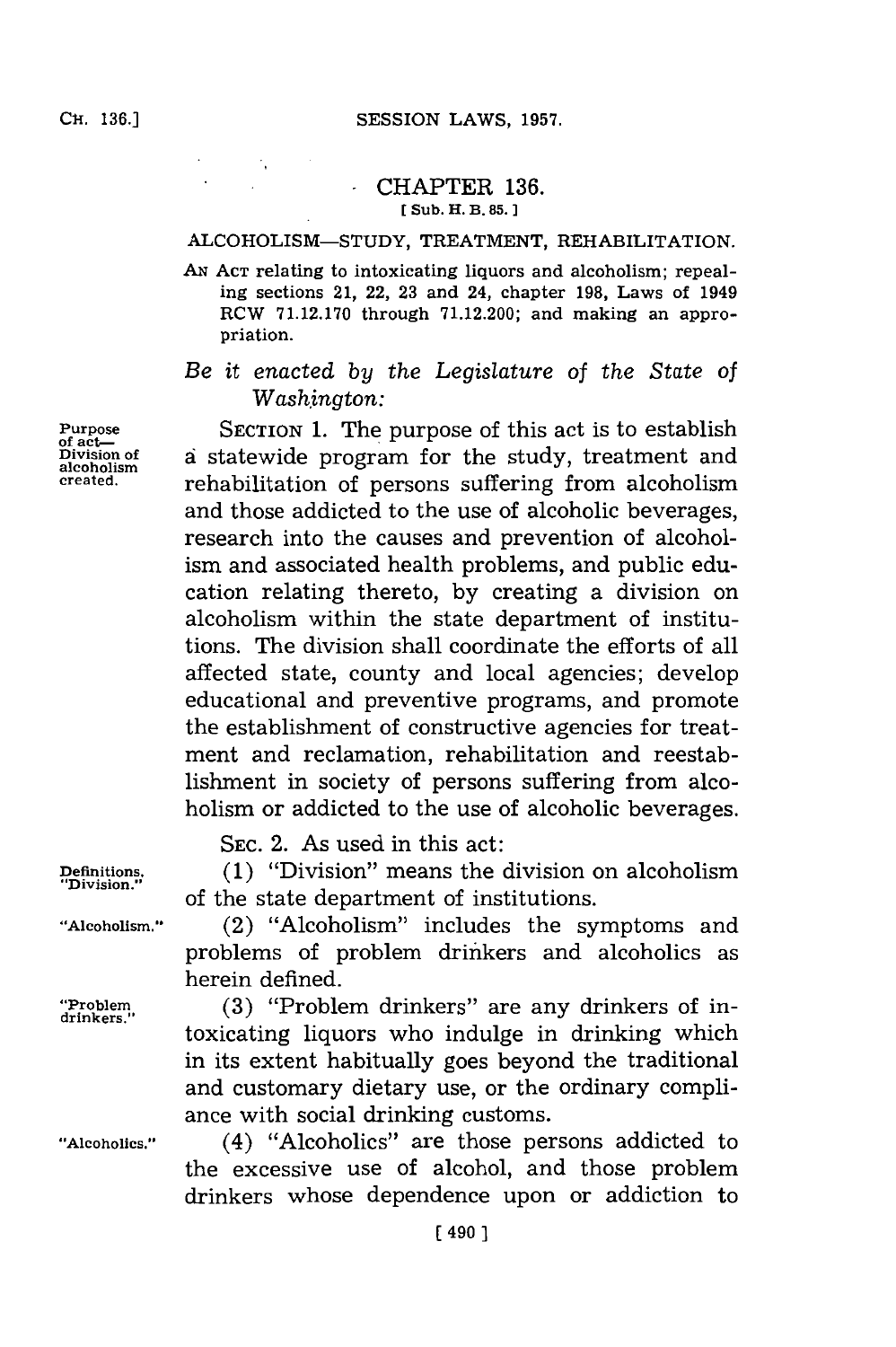alcohol has attained such a degree that it causes a **Definitions.** noticeable mental disturbance or an interference with their bodily and mental health, their interpersonal relations, and their social and economic functioning.

**(5)** "Patients" is a general term meaning per- **"Patients."** sons who are accepted for treatment under the provisions of this act.

**SEC. 3.** The state department of institutions **Division on alcoholism.** through a division on alcoholism, shall establish a re- **Establish re**search, educational and treatment program for the **cational and treatment** rehabilitation of alcoholics and, for the purposes of **program.** this chapter, a treatment program includes both residential and outpatient facilities and services.

SEC. 4. The division is hereby authorized and **Certain**<br>nowered in the division is hereby authorized and **proversed** empowered:

**(1)** To study alcoholism and its problems, including private and public methods and facilities available for care, custody, detention, treatment, employment and rehabilitation of persons who are alcoholics.

(2) To promote meetings and programs for the discussion of alcoholism or any of its aspects, disseminate information on the subject of alcoholism for the guidance and assistance of individuals, courts, and public and private agencies in the state, and for the prevention of alcoholism.

**(3)** To conduct, promote and finance, in full or in part, studies, investigations and research on the use and effect of alcohol, independently or in coo peration with universities and colleges, scientific organizations, and other public or private agencies.

(4) To accept for examination, evaluation, diagnosis, guidance, referral and rehabilitation, insofar as funds permit, any resident of the state, coming to the division of his own volition or applying through his legal guardian if the applicant has been adjudicated incompetent. Resident, as used in this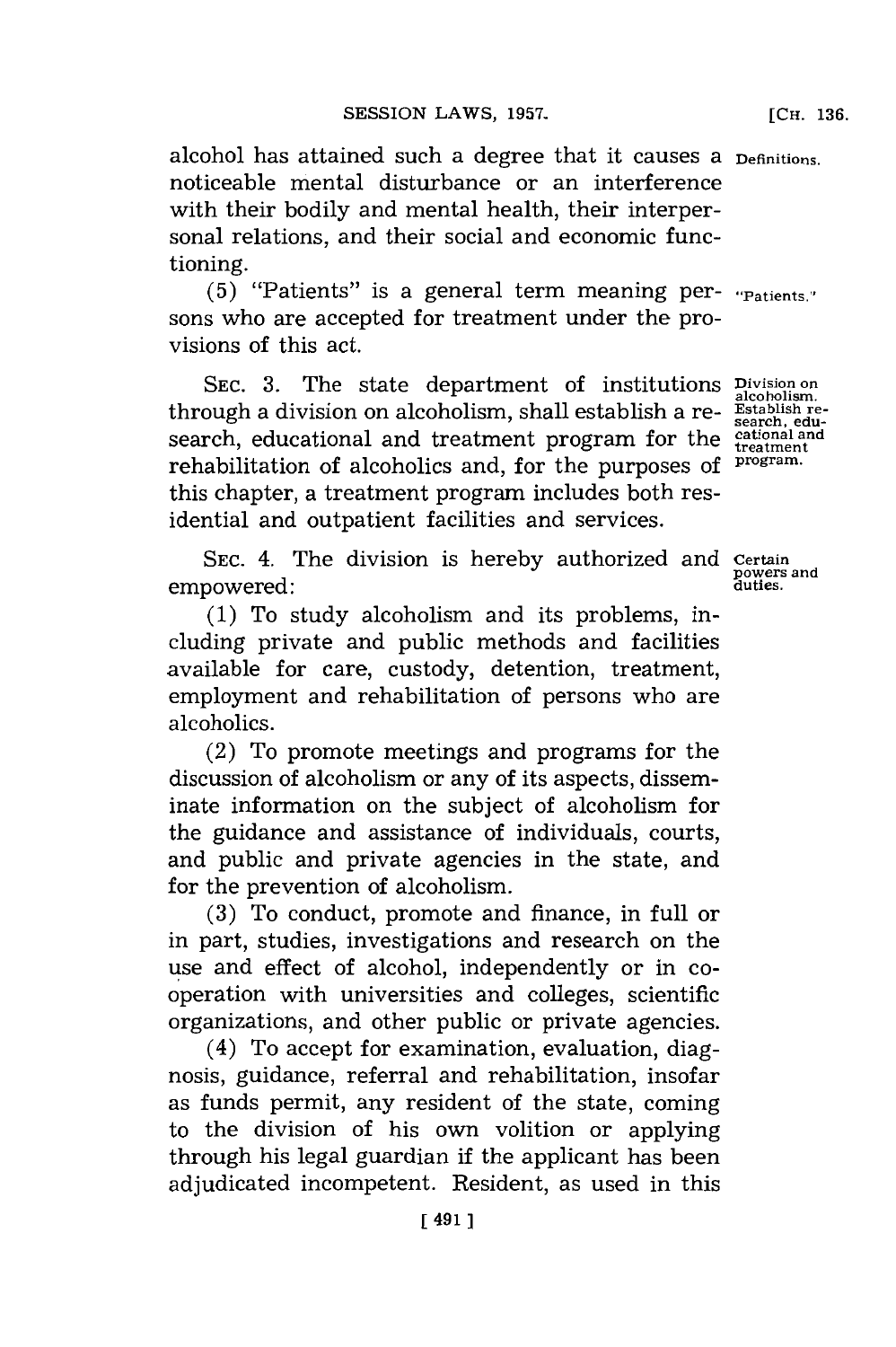**CH. 136.]**

**powers and**

**Division on** subdivision, means a person who has resided within **alcoholism,** the state for at least five years during the nine years immediately preceding the application and has resided herein continuously for one year immediately preceding the application.

> **(5)** To contract for services not under its control for the emergency care, custody, treatment and rehabilitation of alcoholic patients.

> **(6)** To study the advisability of using or establishing a farm or farms for alcoholics.

> **SEC. 5.** The division shall utilize all available and suitable personnel and facilities under the jurisdiction of the department of institutions and endeavor to obtain the services and facilities of personnel skilled in the treatment of alcoholism throughout the state.

Additional **SEC. 6.** The division may acquire additional facilities **authorized.** cilities for the purposes of this chapter **by** gift, loan, **Proviso,** lease, or purchase: *Provided,* That prior to the acquisition of new or additional facilities the division shall conduct a survey of and search for potentially suitable facilities within the state and such survey and search shall include the investigation of federal, state, county, municipal and private facilities that are now or may in the future become available for state acquisition or use in connection with the division's alcoholism program.

Gifts and SEC. 7. The division may accept or refuse gifts or *ized—Moneys* grants of property of every nature which are given deposited in grants of property of every nature which are given alcoholism by any federal, state, local or private agency or other source to promote the division's program on alcoholism, and any moneys donated or granted for this purpose shall be deposited into the alcoholism account in the general fund of the state treasury.

**Cooperation SEC. 8.** The division shall cooperate with public **with other** will other<br>agencies— and private agencies in its establishment of an al-<br>scope. coholism program and such cooperation may include the acceptance or grant of funds, acceptance or sup-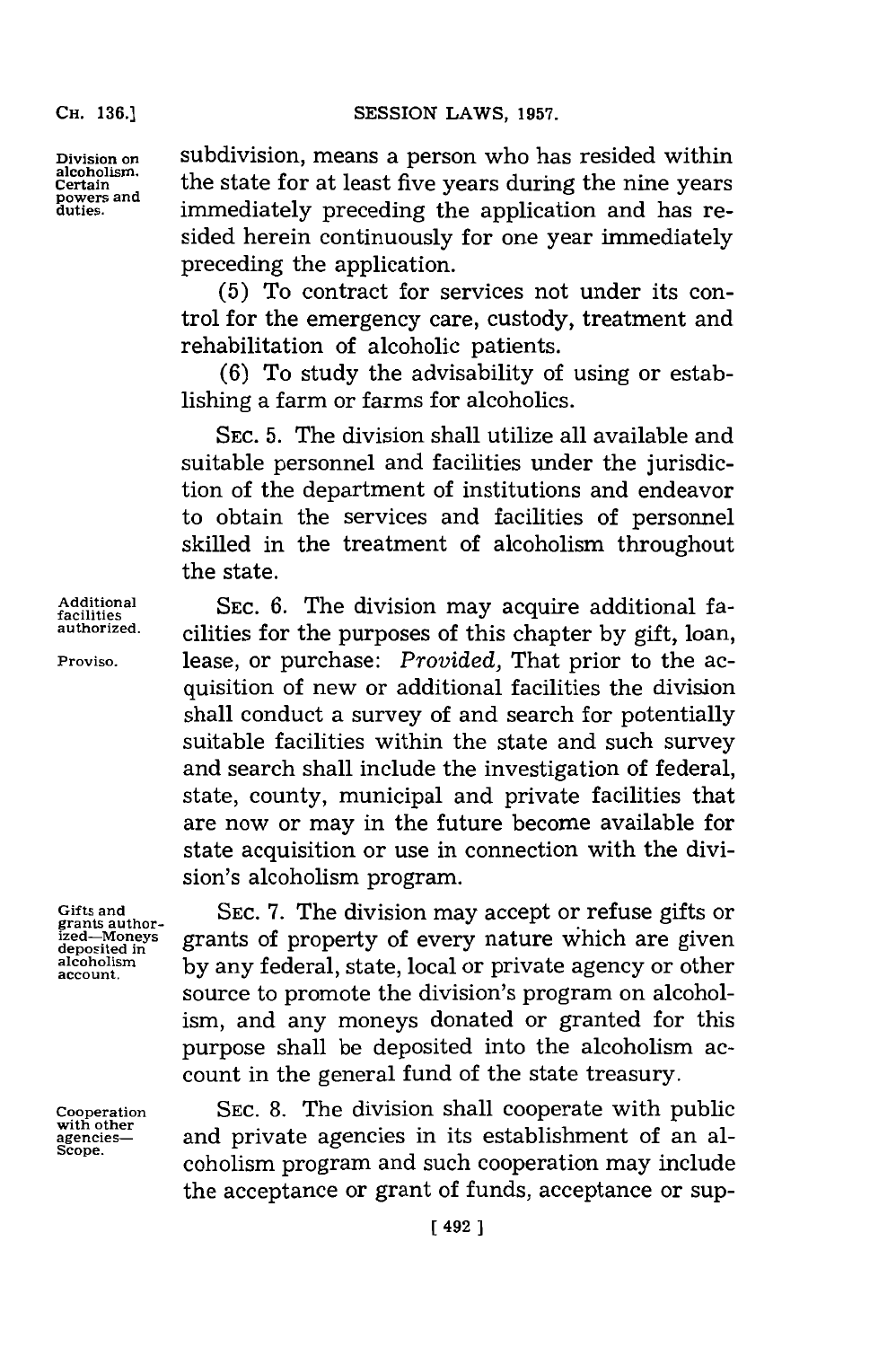plying of facilities and personnel and participation in every reasonable manner in promoting public and private programs for the treatment of alcoholism.

SEC. 9. For the purpose of carrying into effect Regulationsthe provisions of this act, the division shall make such regulations not inconsistent with the spirit of this act as it deems necessary or advisable. **All** regulations so made shall be public records and filed in the office of the secretary of state.

**SEC. 10.** Applications for voluntary admittance to **Applications for voluntary** the program on alcoholism shall be made to the division on forms to be provided **by** the division under such rules and regulations as the division shall prescribe. Such application shall provide for consent to be given **by** the applicant, or **by** his guardian if the applicant has been adjudicated incompetent, to detention for the purposes of evaluation, diagnosis or treatment of alcoholism for a period of not less than one hundred and twenty days, if required **by** the division.

**SEC. 11.** If the division is satisfied, after examina- **Approval** tion of the applicant, that he is in need of treatment admittance. for alcoholism and will be benefited thereby, the division may admit the applicant to the treatment program for such period of time as the division shall deem necessary for the treatment and rehabilitation of such applicant: *Provided,* That any voluntary **Proviso.** patient who personally, or through his legal guardian if the patient has been adjudicated incompetent, makes written demand for release from the program shall be discharged no later than one hundred and twenty days after the date of making such demand.

**SEC.** 12. No officer or employee of the depart-**Liability upon** ment of institutions shall be liable for the detention releaseof any person voluntarily admitted to the program on alcoholism until the lapse of one hundred and

**admittance to program.**

**demand for**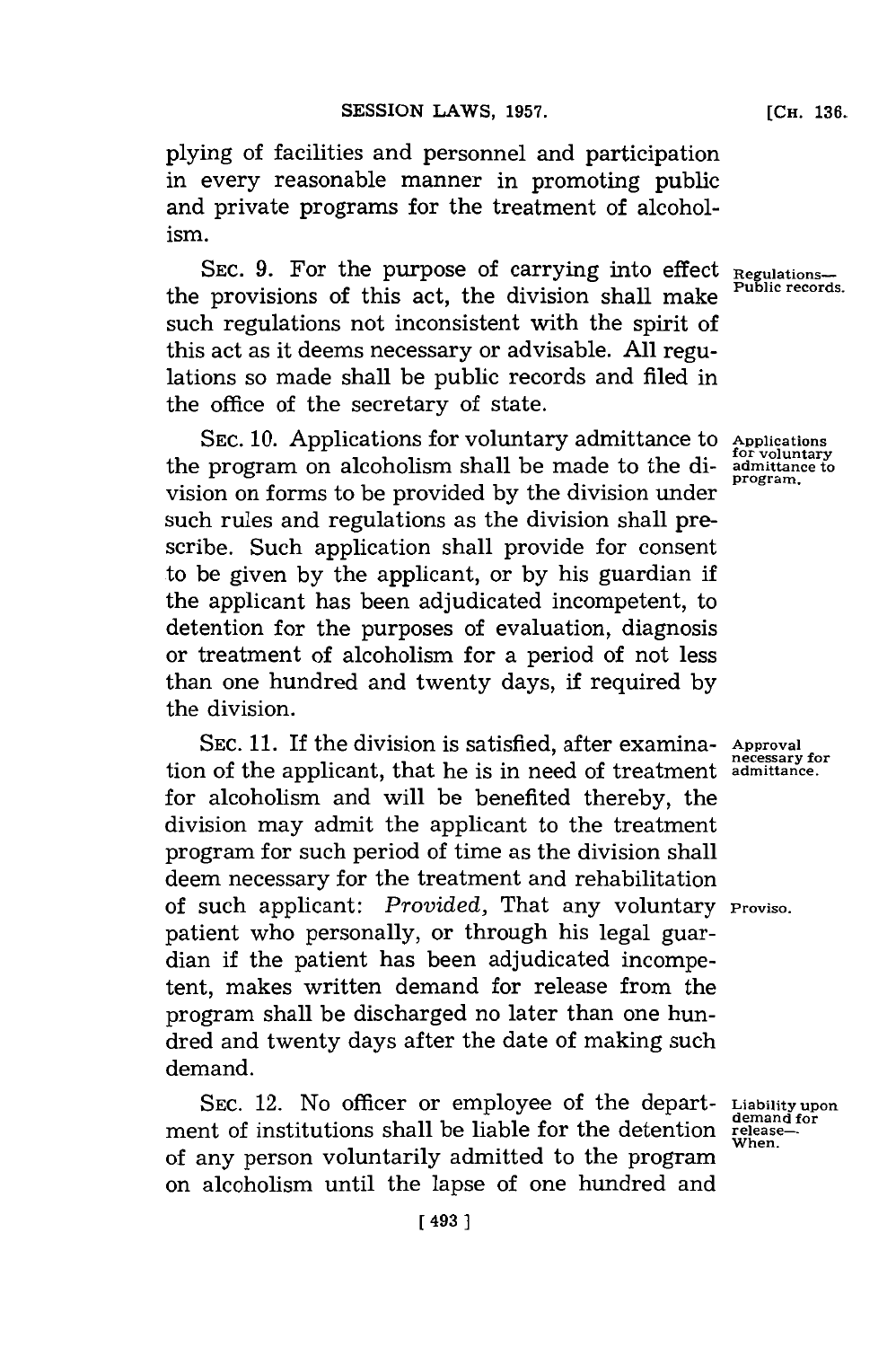twenty days following written demand for release made **by** the patient or **by** his legal guardian if the patient has been adjudicated incompetent, and then liability shall be incurred only if it be established that such detention was unreasonable and arbitrary.

**Division on alcoholism. Reimbursement for services.**

**SEC. 13.** In respect to any or all items of expense incurred **by** the division in connection with the referral, examination, evaluation, guidance, or custody of any of its patients, the division, insofar as possible, shall seek to be reimbursed **by** the patient or persons liable for the support of the patient. The amount charged is to be in accordance with the schedule of charges made **by** other private or public institutions. The division may accept part payment in cases where there is satisfactory evidence that full payment cannot be paid; the division may accept any portion that can be paid and the balance arranged in payments when the patient is rehabilitated. The division is to pay such charges incurred and authorized by the division for the care of the patient: *Provided,* That this act shall not interfere with the right of licensed private physicians, hospitals and sanatoria to enter into contracts with patients for the treatment of alcoholism respecting conditions, terms and compensation for such services.

**Unpaid charges enforceable in action at law.**

**Proviso.**

**SEC.** 14. Collection of unpaid charges shall be enforceable **by** the state, through the department of institutions, **by** an action at law to be tried in the superior court of the county wherein the patient maintains his residence. **All** such charges and all collections **by** the division under this act shall be deposited into the alcoholism account in the general fund of the state treasury.

**Admission not determined by financial ability.**

SEC. **15.** The division shall not refuse admission for diagnosis, evaluation, guidance or treatment to any applicant because it is determined that the applicant is financially unable to contribute fully or in